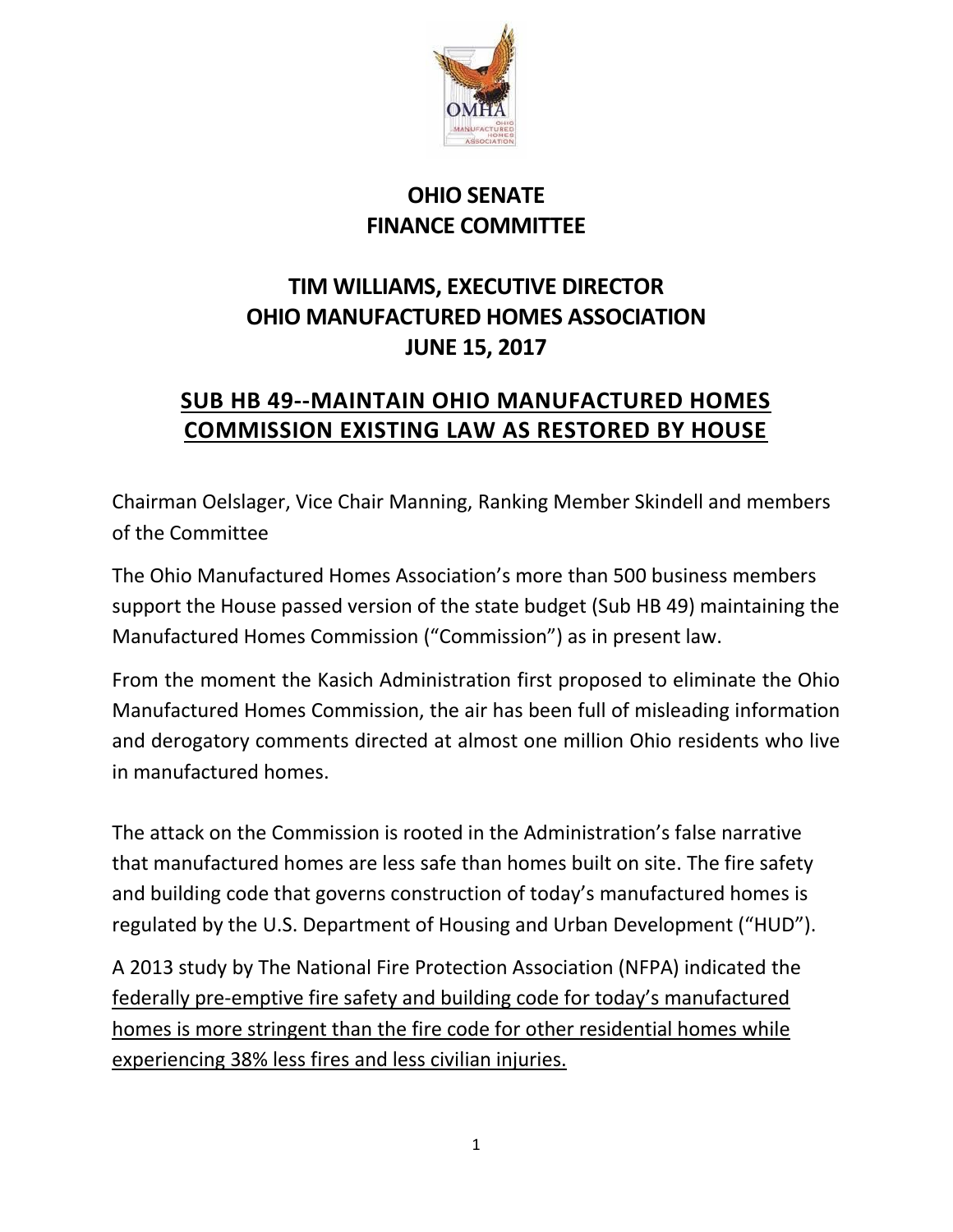

All homes are inspected both in the factory and on site to ensure fire code and installation safety compliance. Due to this federal pre-emption, local and state fire officials including the Commission and State Fire Marshall have no legal jurisdiction for fire safety within manufactured homes.

The Kasich Administration's often repeated fire death statistics (*incomplete and just received three days ago after a two-month delay to our public records request*) didn't list any new manufactured homes installed under the Commission that were involved in fire deaths contrary to their public statements.

I hope senators are as outraged as I am by these tactics falsely and needlessly scaring unsuspecting manufactured home residents in our state.

The Administration also doesn't tell you the Executive Budget proposal provides over \$1 million a year plus additional appropriation as needed to operate the program under the Department of Commerce. By contrast the House appropriation for the Commission is only \$450,000.

Manufactured homes are safe. They are well built. They are owned by people who care for their properties. And they are helping people regardless of their income achieve the dream of home ownership.

In place for the last ten years, the Ohio Manufactured Homes Commission is an independent agency free of political influence with an exemplary safety record publicly endorsed by the leading tenants/residents' association (the Association of Manufactured Homes residents of Ohio) and HUD (both have testified and provided letters of strong endorsement to both the House and Senate).

I respectfully urge the Committee to maintain the independent safety oversight provided by the Commission for an important and growing number of homeowners in our state.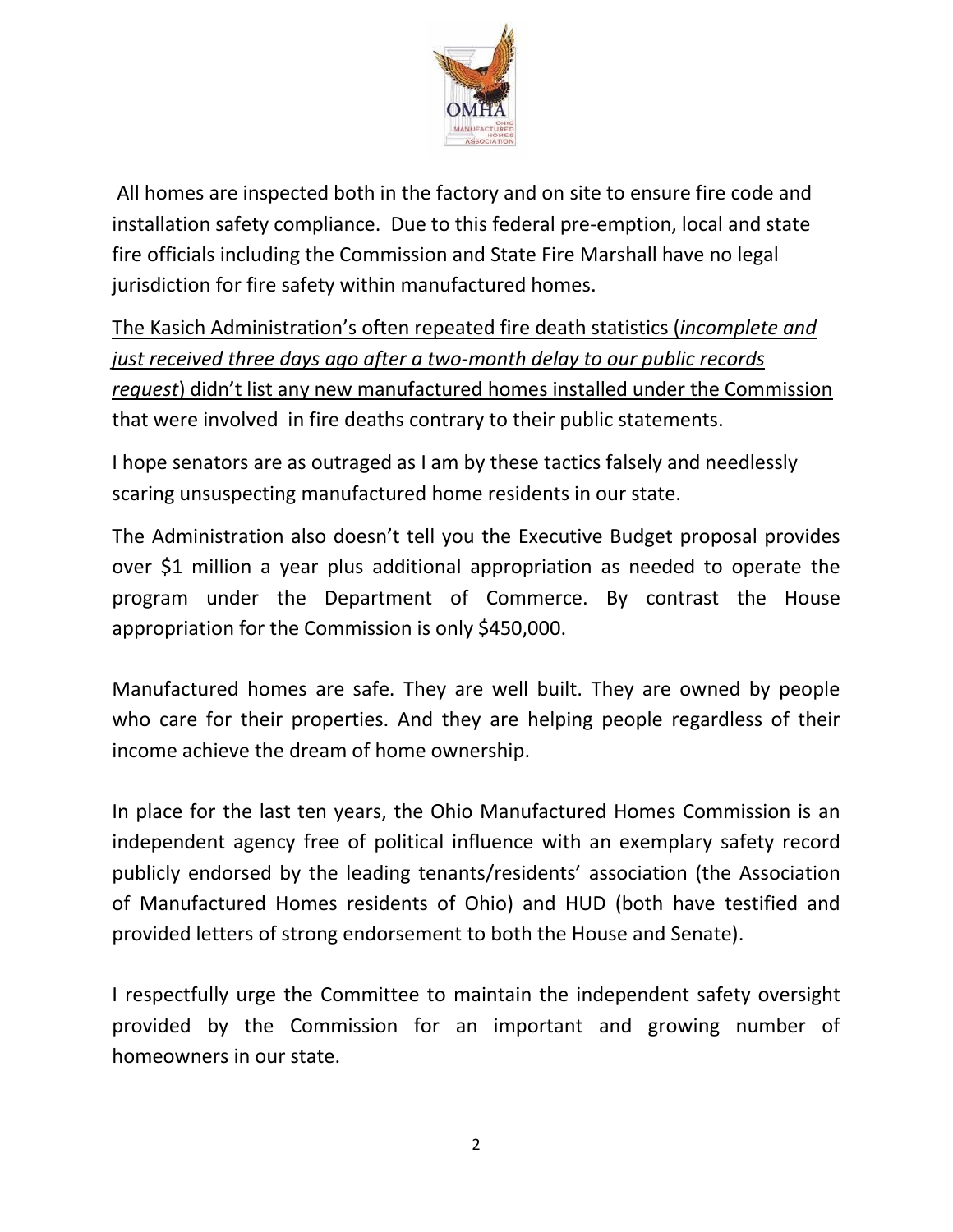

#### **FOR REFERENCE PURPOSES:**

## **Kasich Administration fire deaths study shows no new manufactured homes installed under the Commission involved in deadly fires –misleads legislators and the public.**

OMHA made a public records request two months ago regarding the backup information for the State Fire Marshall's fire death statistics for manufactured homes. That request was only partially provided Monday, June 12 hours after the Senate Substitute bill was announced.

The statistical background provided to date by the State Fire Marshall **DID NOT LIST ANY NEW MANUFACTURED HOMES INSTALLED UNDER THE COMMISSION IN ANY OF THE DEADLY FIRES**. The Administration failed to distinguish between today's manufactured homes with the most fire restrictive code and the older "mobile homes" and "trailers" built decades ago which then lacked appropriate fire standards.

The Kasich Administration apparently knew their fire statistics did not include ANY manufactured homes installed under the Commission but yet mislead the public in to believing the Commission was somehow responsible for the fire deaths in the State Fire Marshall study. This is nothing short of an abuse of government power designed to shape policy with false statements in order to gain control over an independent home safety agency.

Furthermore, here in Ohio the Commission tests all smoke detectors as well as ensures all electrical outlets are properly grounded, among other similar safety inspections before the Commission issues final occupancy approval.

### **Fire officials' responsibility within manufactured home parks**

Within the manufactured home park living environment (not the home structure itself but the community) per Ohio Administrative Code (OAC : 4781-12-05.1; 4781-12-20) local fire officials have always had jurisdictional authority for regulating fire protection activities, fire protection equipment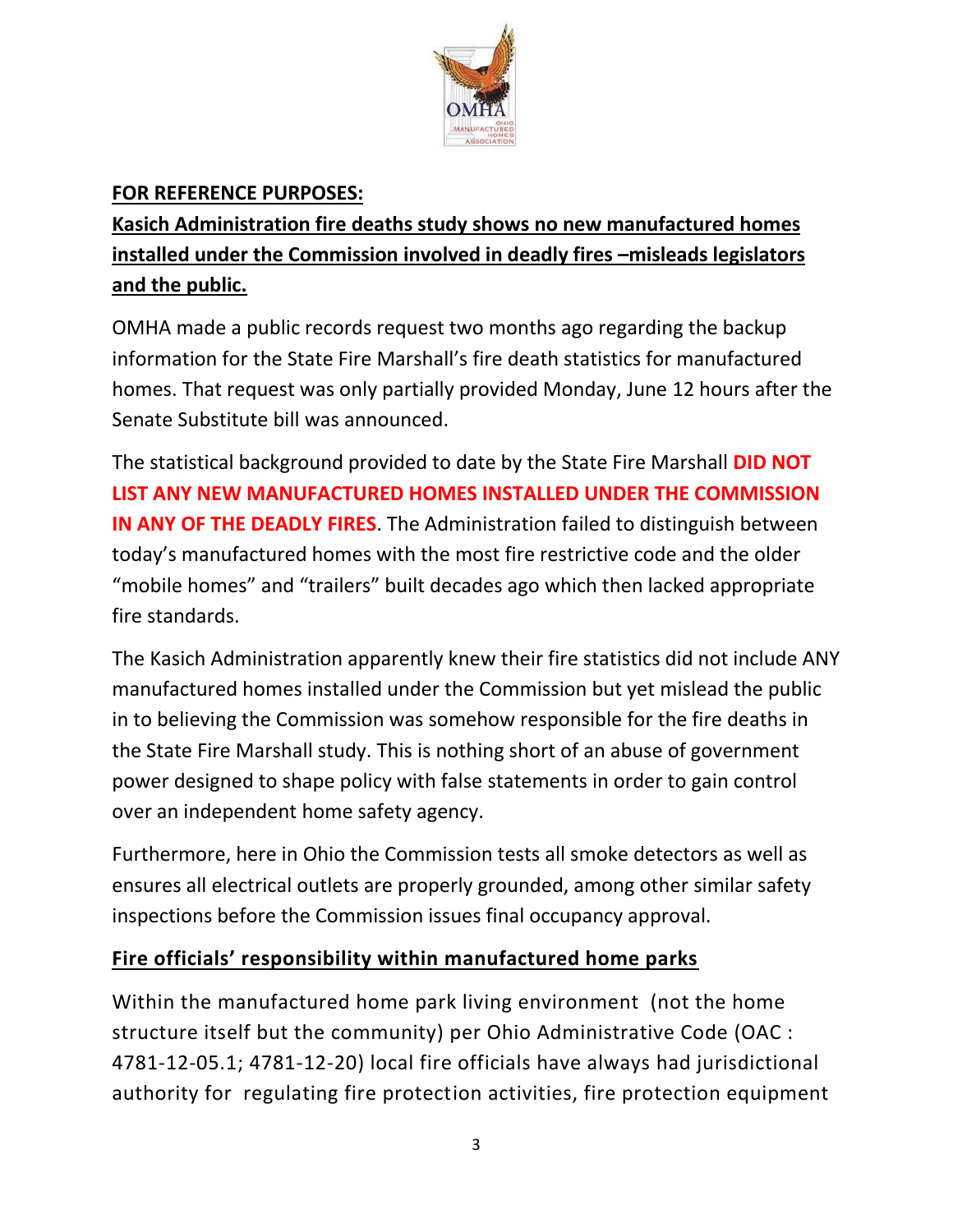

(such as the number of fire hydrants) and the park fire codes. Any lapses in fire protection within the parks would be the responsibility of local fire officials and not the Commission.

### **Fire Marshall Support of the Manufactured Homes Commission**

Just retired State Fire Marshall Larry Flowers when he was a state representative co-sponsored legislation (SB 102, 125<sup>th</sup> GA) creating the Ohio Manufactured Homes Commission. Fire safety standards were not identified as concerns at the time by then Representative Flowers who is also a former firefighter. We applaud his years of service to the citizens of Ohio

## **Department of Commerce Appropriation is 130% more than Manufactured Homes Commission Appropriation**

LSC's Red Book indicates the Department of Commerce (Real Estate & Industrial Compliance divisions) will receive an Appropriation of \$1,036,000 for its first full fiscal year (2019) to operate the various MH regulatory programs. Additionally, in lines 105124-105133 on page 3447 of the Executive Budget (HB 49), The Department of Commerce has authority for additional Appropriation by simply certifying the amount to OBM (with OBM approval). This amounts to a "blank check" for more money while bypassing the General Assembly's appropriation authority and circumvents the Controlling Board process.

By contrast, the Manufactured Homes Commission's House passed annual Appropriation is \$450,000.

### Local Health Departments and the Manufactured Homes Commission partnership

Beginning in 2007, the General Assembly consolidated all regulation of manufactured homes under the Manufactured Homes Commission culminating in 2013 with the Commission's assumption of manufactured home park regulation.